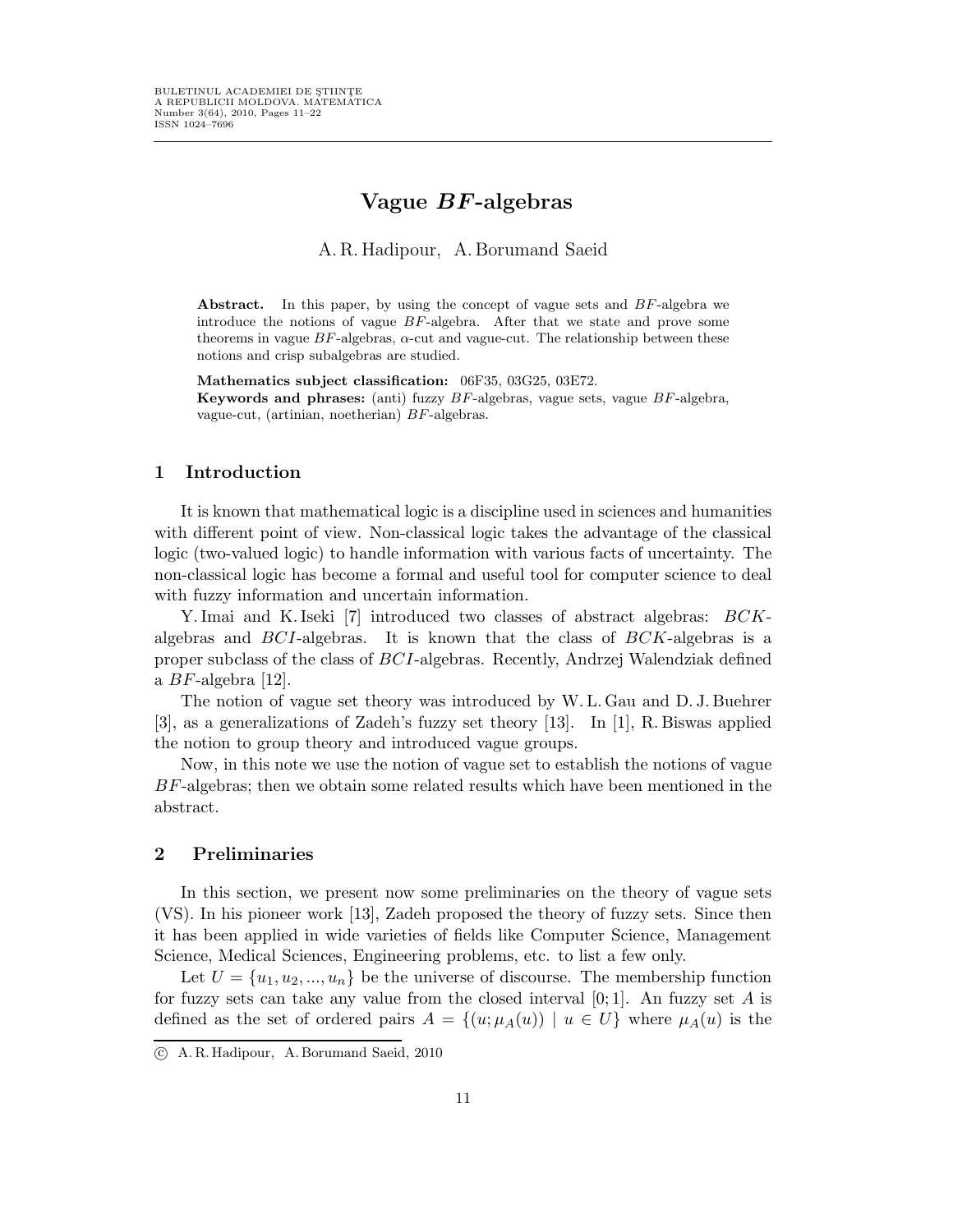grade of membership of element u in set A. The greater  $\mu_A(u)$ , the greater is the truth of the statement that 'the element u belongs to the set  $A'$ . But Gau and Buehrer  $[3]$  pointed out that this single value combines the 'evidence for u' and the 'evidence against  $u'$ . It does not indicate the 'evidence for  $u'$  and the 'evidence against  $u'$ , and it does not also indicate how much there is of each. Consequently, there is a genuine necessity of a different kind of fuzzy sets which could be treated as a generalization of Zadeh's fuzzy sets [13].

**Definition 1.** A vague set A in the universe of discourse U is characterized by two membership functions given by:

- 1. A truth membership function  $t_A: U \rightarrow [0,1],$
- 2. A false membership function  $f_A: U \to [0,1],$

where  $t_A(u)$  is a lower bound of the grade of membership of u derived from the 'evidence for u', and  $f_A(u)$  is a lower bound of the negation of u derived from the 'evidence against u' and  $t_A(u) + f_A(u) \leq 1$ . Thus the grade of membership of u in the vague set A is bounded by a subinterval  $[t_A(u), 1-f_A(u)]$  of [0, 1]. This indicates that if the actual grade of membership is  $\mu(u)$ , then

$$
t_A(u) \le \mu(u) \le 1 - f_A(u).
$$

The vague set A is written as

$$
A = \{ (u, [t_A(u), f_A(u)]) \mid u \in U \},\
$$

where the interval  $[t_A(u), 1 - f_A(u)]$  is called the 'vague value' of u in A and is denoted by  $V_A(u)$ .

It is worth to mention here that interval-valued fuzzy sets (i-v fuzzy sets) [14] are not vague sets. In i-v fuzzy sets, an interval-valued membership value is assigned to each element of the universe considering the 'evidence for  $u'$  only, without considering 'evidence against u'. In vague sets both are independently proposed by the decision maker. This makes a major difference in the judgment about the grade of membership.

**Definition 2.** (see [1]). A vague set A of a set U is called

- 1) the zero vague set of U if  $t_A(u) = 0$  and  $f_A(u) = 1$  for all  $u \in U$ ,
- 2) the unit vague set of U if  $t_A(u) = 1$  and  $f_A(u) = 0$  for all  $u \in U$ ,

3) the  $\alpha$ -vague set of U if  $t_A(u) = \alpha$  and  $f_A(u) = 1 - \alpha$  for all  $u \in U$ , where  $\alpha \in (0,1)$ .

Let  $D[0,1]$  denote the family of all closed subintervals of  $[0,1]$ . Now we define refined minimum (briefly, rmin) and order "  $\leq$  " on elements  $D_1 = [a_1, b_1]$  and  $D_2 = [a_2, b_2]$  of  $D[0, 1]$  as:

$$
rmin(D_1, D_2) = [min\{a_1, a_2\}, min\{b_1, b_2\}],
$$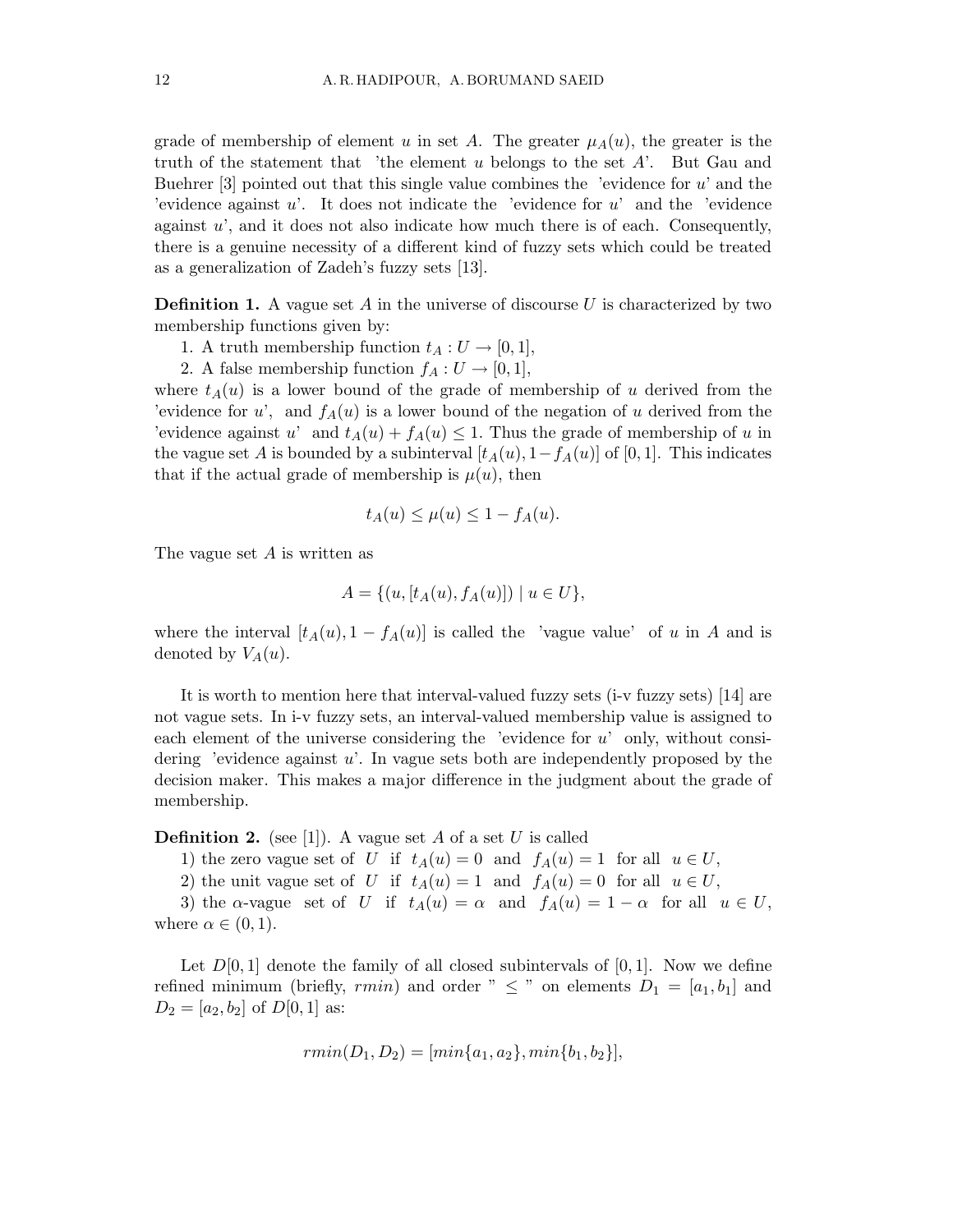$$
D_1 \le D_2 \Longleftrightarrow a_1 \le a_2 \quad \wedge \quad b_1 \le b_2.
$$

Similarly we can define  $\geq$ ,  $=$  and rmax. Then the concept of rmin and rmax. could be extended to define rinf and rsup of infinite number of elements of  $D[0, 1]$ .

It is that  $L = \{D[0, 1], \text{rinf}, \text{rsup}, \leq\}$  is a lattice with universal bounds  $[0, 0]$ and  $[1, 1]$ .

For  $\alpha, \beta \in [0, 1]$  we now define  $(\alpha, \beta)$ -cut and  $\alpha$ -cut of a vague set.

**Definition 3.** (see [1]). Let A be a vague set of a universe X with the truemembership function  $t_A$  and false-membership function  $f_A$ . The  $(\alpha, \beta)$ -cut of the vague set A is a crisp subset  $A_{(\alpha,\beta)}$  of the set X given by

$$
A_{(\alpha,\beta)} = \{ x \in X \mid V_A(x) \geq [\alpha,\beta] \},
$$

where  $\alpha \leq \beta$ .

Clearly  $A(0,0) = X$ . The  $(\alpha, \beta)$ -cuts are also called vague-cuts of the vague set A.

**Definition 4.** (see [1]). The  $\alpha$ -cut of the vague set A is a crisp subset  $A_{\alpha}$  of the set X given by  $A_{\alpha} = A_{(\alpha,\alpha)}$ .

Note that  $A_0 = X$  and if  $\alpha \geq \beta$  then  $A_\beta \subseteq A_\alpha$  and  $A_{(\beta,\alpha)} = A_\alpha$ . Equivalently, we can define the  $\alpha$ -cut as

$$
A_{\alpha} = \{ x \in X \mid t_A(x) \ge \alpha \}.
$$

**Definition 5.** Let f be a mapping from the set X to the set Y and let B be a vague set of Y. The inverse image of B, denoted by  $f^{-1}(B)$ , is a vague set of X which is defined by  $V_{f^{-1}(B)}(x) = V_B(f(x))$  for all  $x \in X$ .

Conversely, let A be a vague set of X. Then the image of A, denoted by  $f(A)$ , is a vague set of  $Y$  such that:

$$
V_{f(A)}(y) = \begin{cases} \text{rsup}_{z \in f^{-1}(y)} V_A(z) & \text{if } f^{-1}(y) = \{x : f(x) = y\} \neq \emptyset, \\ [0,0] & \text{otherwise.} \end{cases}
$$

**Definition 6.** A vague set A of  $BF$ -algebra X is said to have the sup property if for any subset  $T \subseteq X$  there exists  $x_0 \in T$  such that

$$
V_A(x_0) = rsup_{t \in T} V_A(t).
$$

**Definition 7.** (see [12]). A BF-algebra is a non-empty set X with a consonant 0 and a binary operation ∗ satisfying the following axioms:

 $(I)$   $x * x = 0$ , (II)  $x * 0 = x$ , (III)  $0 * (x * y) = (y * x),$ for all  $x, y \in X$ .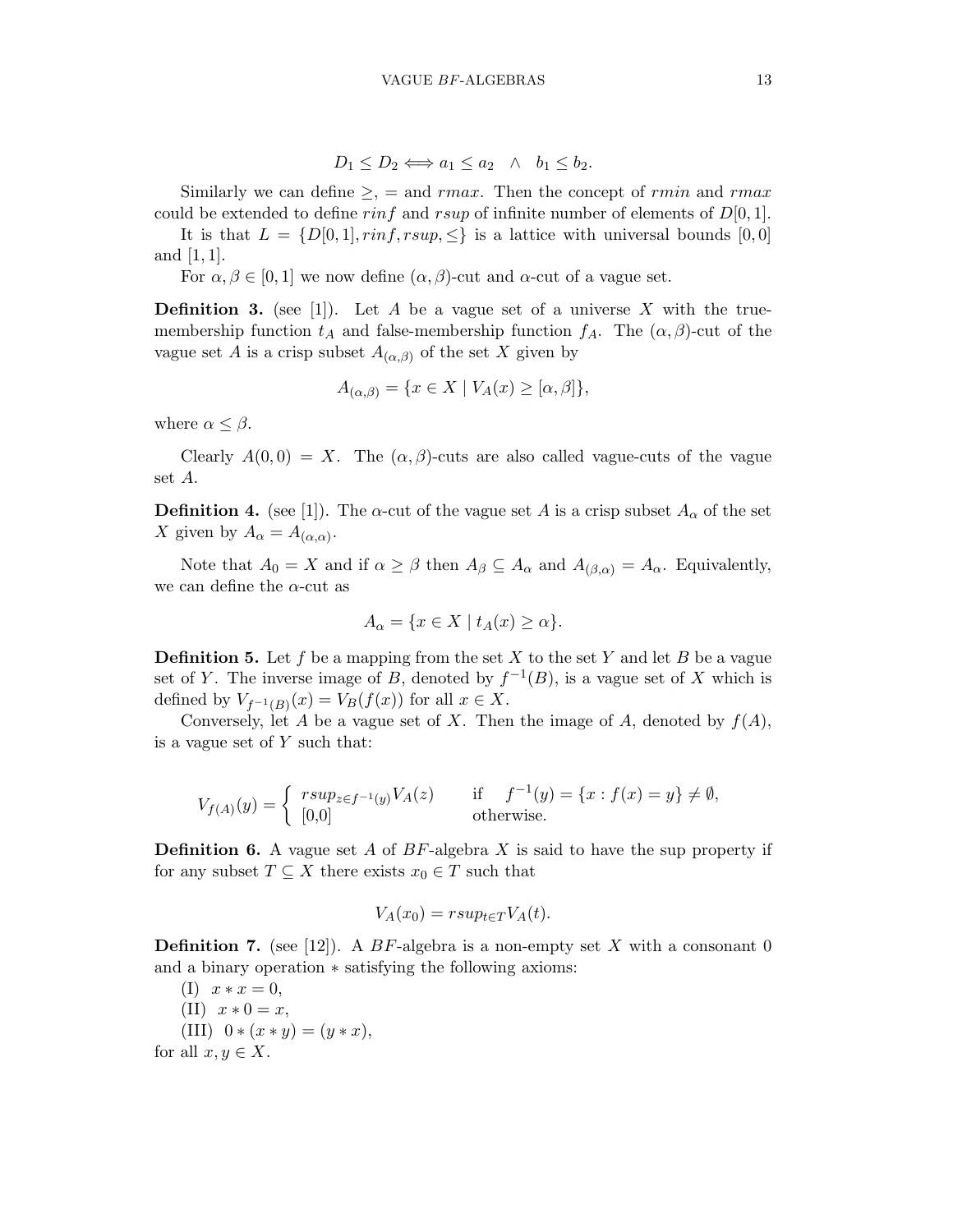**Example 1.** (see [12]). (a) Let **R** be the set of real numbers and let  $A = (\mathbf{R}; *, 0)$ be the algebra with the operation ∗ defined by

$$
x * y = \begin{cases} x & \text{if } y = 0, \\ y & \text{if } x = 0, \\ 0 & \text{otherwise.} \end{cases}
$$

Then A is a *BF*-algebra.

(b) Let  $A = [0; \infty)$ . Define the binary operation  $*$  on A as follows:  $x*y = |x-y|$ , for all  $x, y \in A$ . Then  $(A; *, 0)$  is a BF-algebra.

**Proposition 1.** (see [12]). Let X be a BF-algebra. Then for any x and y in X, the following hold:

- (a)  $0 * (0 * x) = x$  for all  $x \in A$ ;
- (b) if  $0 * x = 0 * y$ , then  $x = y$  for any  $x, y \in A$ ;
- (c) if  $x * y = 0$ , then  $y * x = 0$  for any  $x, y \in A$ .

**Definition 8.** (see [13]). A non-empty subset S of a  $BF$ -algebra X is called a subalgebra of X if  $x * y \in S$  for any  $x, y \in S$ .

A mapping  $f : X \longrightarrow Y$  of BF-algebras is called a BF-homomorphism if  $f(x * y) = f(x) * f(y)$  for all  $x, y \in X$ .

**Definition 9.** (see [2]). Let  $\mu$  be a fuzzy set in a BF-algebra X. Then  $\mu$  is called a fuzzy BF-subalgebra of X if  $\mu(x * y) \ge \min{\mu(x), \mu(y)}$  for all  $x, y \in X$ .

#### 3 Vague  $BF$ -algebras

From now on  $(X, * , 0)$  is a BF-algebra, unless otherwise is stated.

**Definition 10.** A vague set A of X is called a vague  $BF$ -algebra of X if it satisfies the following condition:

$$
V_A(x * y) \ge r \min\{V_A(x), V_A(y)\}\
$$

for all  $x, y \in X$ , that is

$$
t_A(x * y) \ge \min\{t_A(x), t_A(y)\},
$$
  

$$
1 - f_A(x * y) \ge \min\{1 - f_A(x), 1 - f_A(y)\}.
$$

**Example 2.** Let  $X = \{0, 1, 2\}$  be a set with the following table:

| $\ast$ | 0 |   | 2 |
|--------|---|---|---|
|        | 0 |   | 2 |
|        |   | 0 | 0 |
|        | 2 | 0 | 0 |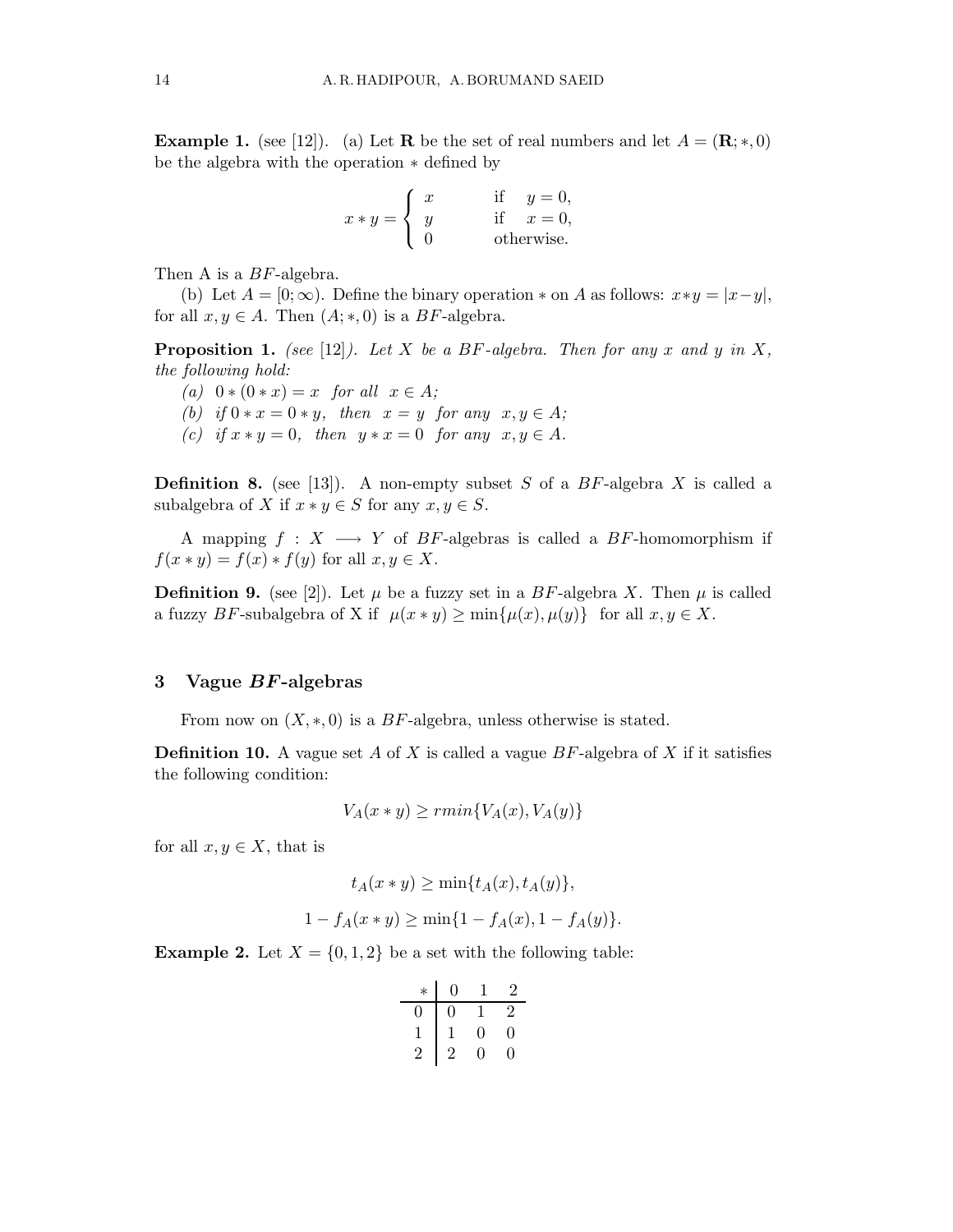Then  $(X,*,0)$  is a BF-algebra, but is not a  $BCH/BCI/BCK$ -algebra. Define

> $t_A(x) = \begin{cases} 0.7 & \text{if } x = 0, \\ 0.3 & \text{if } x \neq 0. \end{cases}$ 0.3 if  $x \neq 0$

and

$$
f_A(x) = \begin{cases} 0.2 & \text{if } x = 0, \\ 0.4 & \text{if } x \neq 0. \end{cases}
$$

It is routine to verify that  $A = \{(x, [t_A(x), f_A(x)]) | x \in X\}$  is a vague BF-algebra of X.

**Lemma 1.** If A is a vague BF-algebra of X, then  $V_A(0) \geq V_A(x)$ , for all  $x \in X$ .

*Proof.* For all  $x \in X$ , we have  $x * x = 0$ , hence

$$
V_A(0) = V_A(x * x) \ge r \min\{V_A(x), V_A(x)\} = V_A(x).
$$

**Proposition 2.** Let A be a vague BF-algebra of X and let  $n \in \mathcal{N}$ . Then:

(i) 
$$
V_A(\prod_n^n x * x) \ge V_A(x)
$$
, for any odd number n,  
\n(ii)  $V_A(\prod_n^n x * x) = V_A(x)$ , for any even number n,  
\nwhere  $\prod_n^n x * x = x * x * ... * x$ .

*Proof.* Let  $x \in X$  and assume that n is odd. Then  $n = 2k - 1$  for some positive integer k. We prove by induction, definition and above lemma imply that  $V_A(x*x) =$  $V_A(0) \geq V_A(x)$ . Now suppose that  $V_A(\prod x * x) \geq V_A(x)$ . Then by assumption  $2k-1$ 

$$
V_A(\prod^{2(k+1)-1} x * x) = V_A(\prod^{2k+1} x * x) =
$$
  
=  $V_A(\prod^{2k-1} x * (x * (x * x))) =$   
=  $V_A(\prod^{2k-1} x * x) \ge V_A(x).$ 

Which proves (i). Similarly we can prove (ii).

**Theorem 1.** Let A be a vague BF-algebra of X. If there exists a sequence  $\{x_n\}$  in X such that

$$
\lim_{n \to \infty} V_A(x_n) = [1, 1],
$$

then  $V_A(0) = [1, 1].$ 

 $\Box$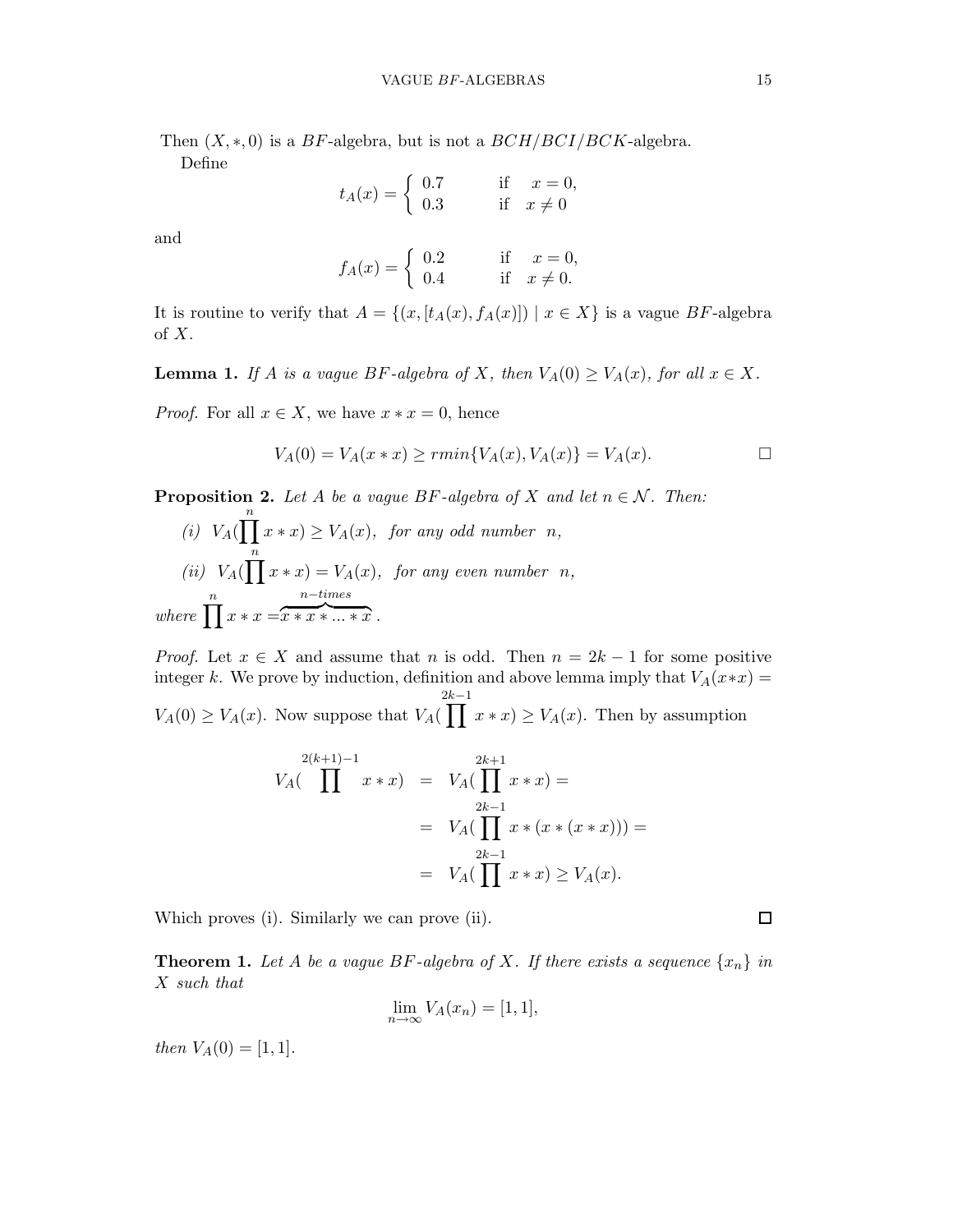*Proof.* By Lemma 1, we have  $V_A(0) \geq V_A(x)$ , for all  $x \in X$ , thus  $V_A(0) \geq V_A(x_n)$ , for every positive integer n. Since  $t_A(0) \leq 1$  and  $1 - f_A(0) \leq 1$ , then we have  $V_A(0) = [t_A(0), 1 - f_A(0)] \leq [1, 1].$  Consider

$$
V_A(0) \ge \lim_{n \to \infty} V_A(x_n) = [1, 1].
$$

Hence  $V_A(0) = [1, 1].$ 

 $\mu$  is called an antifuzzy BF-subalgebra of X if  $\mu(x * y) \leq \max{\mu(x), \mu(y)}$  for all  $x, y \in X$ .

In the next proposition we state the relationship between vague BF-algebra and fuzzy  $BF$ -algebras.

**Proposition 3.** A vague set  $A = \{(u, [t_A(u), f_A(u)]) \mid u \in X\}$  of X is a vague  $BF\text{-}algebra$  of  $X$  if and only if  $t_A$  be a fuzzy  $BF\text{-}subalgebra$  of  $X$  and  $f_A$  be an antifuzzy  $BF$ -subalgebra of X.

Proof. The proof is straightforward.

Theorem 2. The family of vague BF-algebras forms a complete distributive lattice under the ordering of vague set.

*Proof.* Let  $\{V_i \mid i \in I\}$  be a family of vague BF-algebra of X. Since [0,1] is a completely distributive lattice with respect to the usual ordering in  $[0, 1]$ , it is sufficient to show that  $\bigcap V_i = [\bigwedge t_i, \bigvee f_i]$  is a vague BF-algebra. Let  $x, y \in X$ . Then

$$
(\bigwedge t_i)(x * y) = \inf\{t_i(x * y) \mid i \in I\} \ge
$$
  
 
$$
\geq \inf\{\min\{t_i(x), t_i(y)\} \mid i \in I\} =
$$
  
 
$$
= \min(\inf\{t_i(x) \mid i \in I\}, \inf\{t_i(y) \mid i \in I\}) =
$$
  
 
$$
= \min(\bigwedge t_i(x), \bigwedge t_i(y)),
$$

also we have

$$
(\bigvee f_i)(x * y) = \sup\{f_i(x * y) \mid i \in I\} \le
$$
  
\$\le\$ \sup{max{f\_i(x), f\_i(y)} \mid i \in I} =  
= \max(\sup{f\_i(x) \mid i \in I}, \sup{f\_i(y) \mid i \in I}) =  
= \max(\bigvee f\_i(x), \bigvee f\_i(y)).

Hence  $\bigcap V_i = [\bigwedge t_i, \bigvee f_i]$  is a vague  $BF$ -algebra. which proves the theorem.

**Proposition 4.** Zero vague set, unit vague set and  $\alpha$ -vague set of X are trivial vague BF-algebras of X.

 $\Box$ 

 $\Box$ 

 $\Box$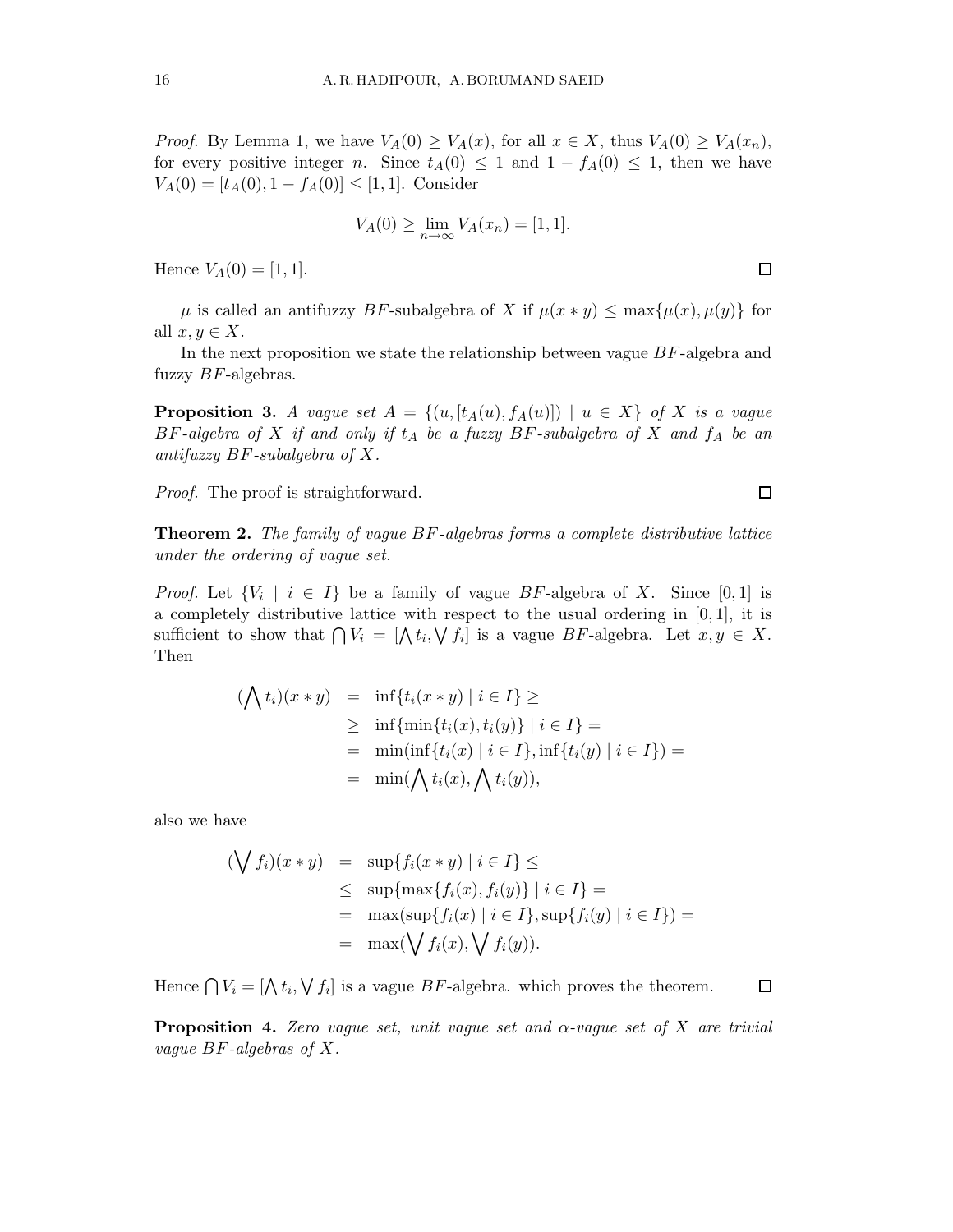*Proof.* Let A be a  $\alpha$ -vague set of X. For  $x, y \in X$  we have

$$
t_A(x * y) = \alpha = \min\{\alpha, \alpha\} = \min\{t_A(x), t_A(y)\},
$$
  

$$
1 - f_A(x * y) = \alpha = \min\{\alpha, \alpha\} = \min\{1 - f_A(x), 1 - f_A(y)\}.
$$

By above proposition it is clear that  $A$  is a vague  $BF$ -algebra of  $X$ . The proof of other cases is similar.  $\Box$ 

**Theorem 3.** Let A be a vague BF-algebra of X. Then for  $\alpha \in [0,1]$ , the  $\alpha$ -cut  $A_{\alpha}$ is a crisp subalgebra of X.

Proof. Let  $x, y \in A_\alpha$ . Then  $t_A(x), t_A(y) \ge \alpha$ , and so  $t_A(x*y) \ge \min\{t_A(x), t_A(y)\} \ge$  $\alpha$ . Thus  $x * y \in A_{\alpha}$ .  $\Box$ 

**Theorem 4.** Let A be a vague BF-algebra of X. Then for all  $\alpha, \beta \in [0, 1]$ , the vague-cut  $A_{(\alpha,\beta)}$  is a (crisp) subalgebra of X.

*Proof.* Let  $x, y \in A_{(\alpha,\beta)}$ . Then  $V_A(x), V_A(y) \geq [\alpha,\beta]$ , and so  $t_A(x), t_A(y) \geq \alpha$ and  $1 - f_A(x)$ ,  $1 - \hat{f}_A(y) \geq \beta$ . Then  $t_A(x * y) \geq \min\{t_A(x), t_A(y)\} \geq \alpha$ , and  $1 - f_A(x * y) \ge \min\{1 - f_A(x), 1 - f_A(y)\} \ge \beta$ . Thus  $x * y \in A_{(\alpha,\beta)}$ . 囗

The subalgebra  $A_{(\alpha,\beta)}$  is called vague-cut subalgebra of X.

**Proposition 5.** Let  $A$  be a vague  $BF$ -algebra of  $X$ . Two vague-cut subalgebras  $A_{(\alpha,\beta)}$  and  $A_{(\delta,\epsilon)}$  with  $[\alpha,\beta]<[\delta,\epsilon]$  are equal if and only if there is no  $x\in X$  such that  $[\alpha, \beta] \leq V_A(x) \leq [\delta, \epsilon].$ 

*Proof.* In contrary, let  $A_{(\alpha,\beta)} = A_{(\delta,\epsilon)}$  where  $[\alpha,\beta] < [\delta,\epsilon]$  and there exists  $x \in X$ such that  $[\alpha, \beta] \leq V_A(x) \leq [\delta, \epsilon]$ . Then  $A_{(\delta, \epsilon)}$  is a proper subset of  $A_{(\alpha, \beta)}$ , which is a contradiction.

Conversely, suppose that there is no  $x \in X$  such that  $[\alpha, \beta] \leq V_A(x) \leq [\delta, \epsilon].$ Since  $[\alpha, \beta] < [\delta, \epsilon]$ , then  $A_{(\delta, \epsilon)} \subseteq A_{(\alpha, \beta)}$ . If  $x \in A_{(\alpha, \beta)}$ , then  $V_A(x) \geq [\alpha, \beta]$  by hypothesis we get that  $V_A(x) \geq [\delta, \epsilon]$ . Therefore  $x \in A_{(\delta,\epsilon)}$ , then  $A_{(\alpha,\beta)} \subseteq A_{(\delta,\epsilon)}$ . Hence  $A_{(\delta,\epsilon)} = A_{(\alpha,\beta)}$ .  $\Box$ 

**Theorem 5.** Let  $|X| < \infty$  and A be a vague BF-algebra of X. Consider the set  $V(A)$  given by

$$
V(A) := \{ V_A(x) \mid x \in X \}.
$$

Then  $A_{(\alpha,\beta)}$  are the only vague-cut subalgebras of X, where  $(\alpha,\beta) \in V(A)$ .

*Proof.* Let  $[a_1, a_2] \notin V(A)$ , where  $[a_1, a_2] \in D[0, 1]$ . If  $[\alpha, \beta] < [a_1, a_2] < [\delta, \epsilon]$ , where  $[\alpha, \beta], [\delta, \epsilon] \in V(A)$ , then  $A_{(\alpha, \beta)} = A_{(a_1, a_2)} = A_{(\delta, \epsilon)}$ . If  $[a_1, a_2] < [a_1, b]$  where

$$
[a_1, b] = rmin\{(x, y) \mid (x, y) \in V(A)\},\
$$

then  $A_{(a_1,a_2)} = X = A_{(a_1,b)}$ . Hence for any  $[a_1,a_2] \in D[0,1]$ , the vague-cut subalgebra  $A_{(a_1,b)}$  is one of the  $A_{(\alpha,\beta)}$  for  $(\alpha,\beta) \in V(A)$ .  $\Box$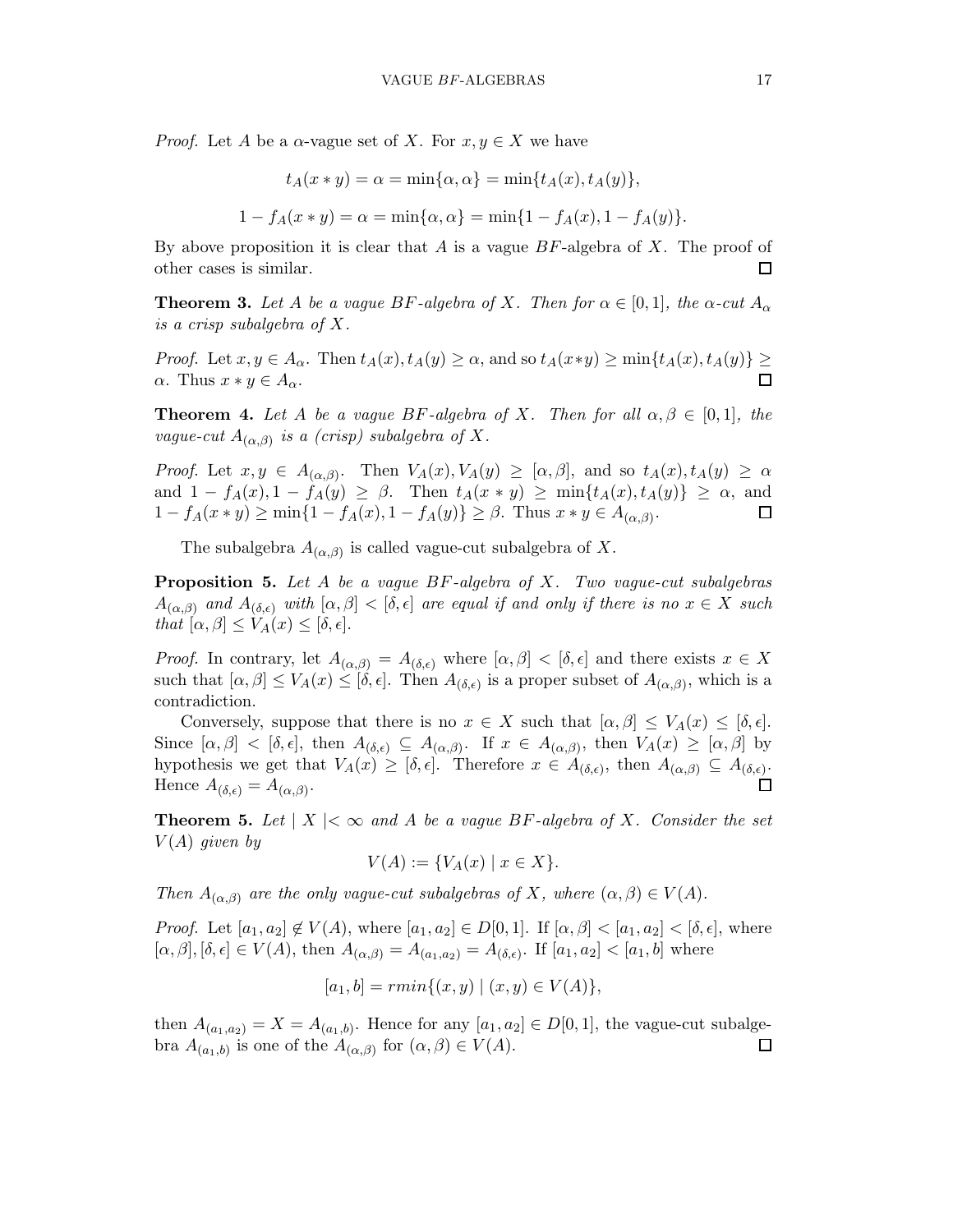**Theorem 6.** Any subalgebra  $S$  of  $X$  is a vague-cut subalgebra of some vague  $BF$ -algebra of  $X$ .

Proof. Define

$$
t_A(x) = \begin{cases} \alpha & \text{if } x \in S, \\ 0 & \text{otherwise} \end{cases}
$$

and

$$
f_A(x) = \begin{cases} 1 - \alpha & \text{if } x \in S, \\ 1 & \text{otherwise.} \end{cases}
$$

It is clear that

$$
V_A(x) = \begin{cases} [\alpha, \alpha] & \text{if } x \in S, \\ [0, 0] & \text{otherwise,} \end{cases}
$$

where  $\alpha \in (0,1)$ . It is clear that  $S = A_{(\alpha,\alpha)}$ . Let  $x, y \in X$ . We consider the following cases:

1) If  $x, y \in S$ , then  $x * y \in S$  therefore

$$
V_A(x * y) = [\alpha, \alpha] = rmin\{V_A(x), V_A(y)\}.
$$

2) If  $x, y \notin S$ , then  $V_A(x) = [0, 0] = V_A(y)$  and so

 $V_A(x * y) > [0, 0] = rmin{V_A(x), V_A(y)}.$ 

3) If  $x \in S$  and  $y \notin S$ , then  $V_A(x) = [\alpha, \alpha]$  and  $V_A(y) = [0, 0]$ . Thus

$$
V_A(x * y) \ge [0, 0] = rmin\{[\alpha, \alpha], [0, 0]\} = rmin\{V_A(x), V_A(y)\}.
$$

Therefore  $A$  is a vague  $BF$ -algebra of  $X$ .

**Theorem 7.** Let S be a subset of X and A be a vague set of X which is given in the proof of above theorem. If A is a vague  $BF$ -algebra of X, then S is a (crisp) subalgebra of X.

*Proof.* Let A be a vague BF-algebra of X and  $x, y \in S$ . Then  $V_A(x) = [\alpha, \alpha] =$  $V_A(y)$ , thus

$$
V_A(x * y) \ge rmin\{V_A(x), V_A(y)\} = rmin\{[\alpha, \alpha], [\alpha, \alpha]\} = [\alpha, \alpha].
$$

which implies that  $x * y \in S$ .

**Theorem 8.** Let  $A$  be a vague  $BF$ -algebra of  $X$ . Then the set

$$
X_{V_A} := \{ x \in X \mid V_A(x) = V_A(0) \}
$$

is a (crisp) subalgebra of X.

*Proof.* Let  $a, b \in X_{V_A}$ . Then  $V_A(a) = V_A(b) = V_A(0)$ , and so

$$
V(a * b) \ge rmin{V_A(a), V_A(b)} = V_A(0).
$$

Then  $X_{V_A}$  is a subalgebra of X.

 $\Box$ 

$$
\Box
$$

 $\Box$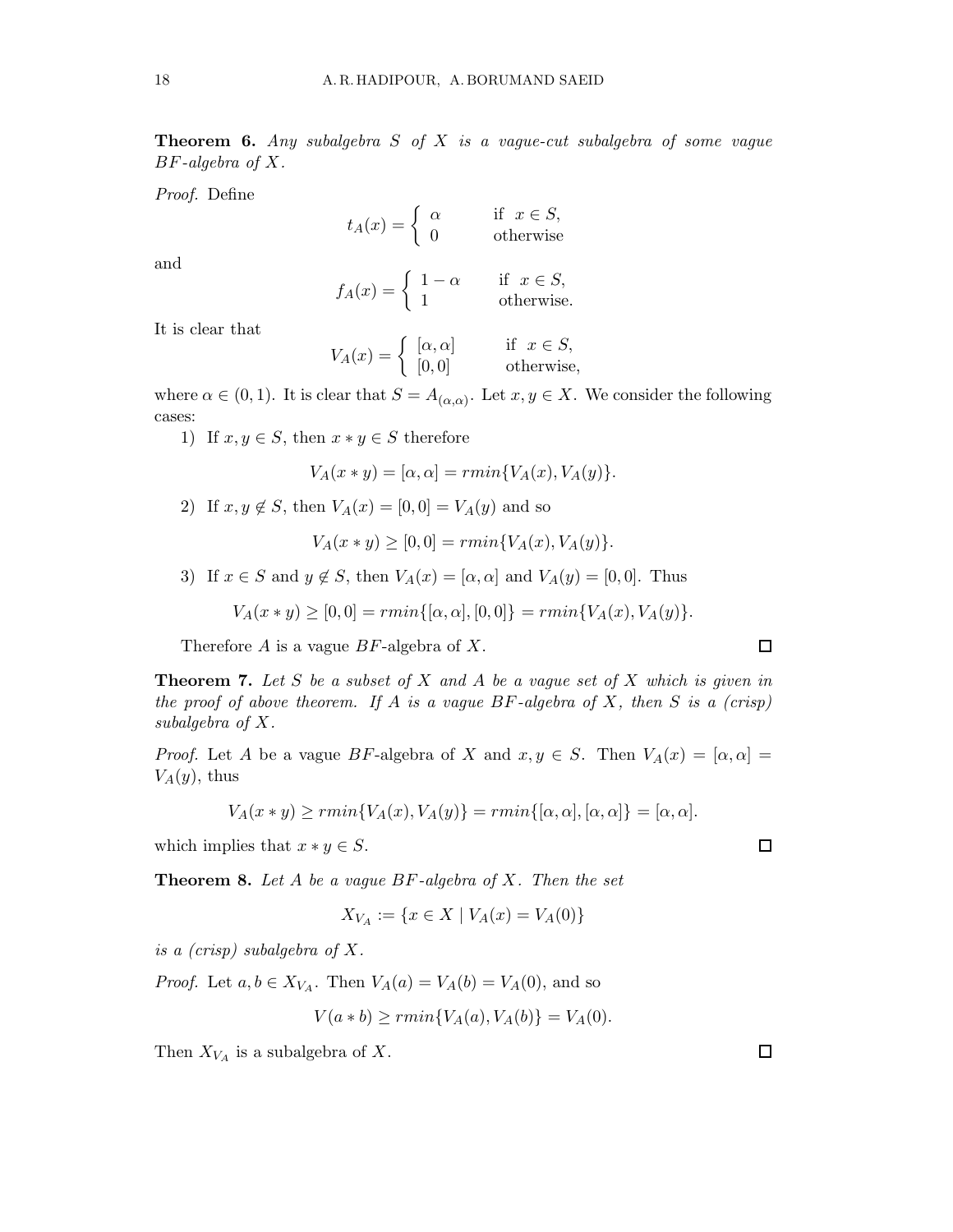**Theorem 9.** Let  $N$  be the vague set of  $X$  which is defined by:

$$
V_N(x) = \begin{cases} [\alpha, \alpha] & \text{if } x \in N, \\ [\beta, \beta] & \text{otherwise,} \end{cases}
$$

for  $\alpha, \beta \in [0,1]$  with  $\alpha \geq \beta$ . Then N is a vague BF-algebra of X if and only if N is a (crisp) subalgebra of X. Moreover, in this case  $X_{V_N} = N$ .

*Proof.* Let N be a vague BF-algebra of X. Let  $x, y \in X$  be such that  $x, y \in N$ . Then

$$
V_N(x * y) \ge rmin{V_N(x), V_N(y)} = rmin{[\alpha, \alpha], [\alpha, \alpha]} = [\alpha, \alpha]
$$

and so  $x * y \in N$ .

Conversely, suppose that N is a (crisp) subalgebra of X, let  $x, y \in X$ . (i) If  $x, y \in N$  then  $x * y \in N$ , thus

$$
V_N(x * y) = [\alpha, \alpha] = rmin\{V_N(x), V_N(y)\}.
$$

(ii) If  $x \notin N$  or  $y \notin N$ , then

$$
V_N(x * y) \geq [\beta, \beta] = rmin\{V_N(x), V_N(y)\}.
$$

This shows that  $N$  is a vague  $BF$ -algebra of  $X$ .

Moreover, we have

$$
X_{V_N} := \{ x \in X \mid V_N(x) = V_N(0) \} = \{ x \in X \mid V_N(x) = [\alpha, \alpha] \} = N. \square
$$

**Proposition 6.** Let X and Y be  $BF$ -algebras and f be a  $BF$ -homomorphism from X into Y and G be a vague BF-algebra of Y. Then the inverse image  $f^{-1}(G)$  of G is a vague BF-algebra of X.

*Proof.* Let  $x, y \in X$ . Then

$$
V_{f^{-1}(G)}(x * y) = V_G(f(x * y)) =
$$
  
=  $V_G(f(x) * f(y)) \ge$   
 $\ge \min\{V_G(f(x)), V_G(f(y))\} =$   
=  $\min\{V_{f^{-1}(G)}(x), V_{f^{-1}(G)}(y)\}.$ 

**Proposition 7.** Let X and Y be  $BF$ -algebras and f be a  $BF$ -homomorphism from  $X$  onto Y and D be a vague  $BF$ -algebra of X with the sup property. Then the image  $f(D)$  of D is a vague BF-algebra of Y.

*Proof.* Let  $a, b \in Y$ , let  $x_0 \in f^{-1}(a)$ ,  $y_0 \in f^{-1}(b)$  such that

$$
V_D(x_0) = r \sup_{t \in f^{-1}(a)} V_D(t), \quad V_D(y_0) = r \sup_{t \in f^{-1}(b)} V_D(t).
$$

Then by the definition of  $V_{f(D)}$ , we have

$$
V_{f(D)}(x * y) = r \sup_{t \in f^{-1}(a * b)} V_D(t) \ge
$$
  
\n
$$
\geq V_D(x_0 * y_0) \geq
$$
  
\n
$$
\geq r \min \{ V_D(x_0), V_D(y_0) =
$$
  
\n
$$
= r \min \{ r \sup_{t \in f^{-1}(a)} V_D(t), r \sup_{t \in f^{-1}(b)} V_D(t) \} =
$$
  
\n
$$
= r \min \{ V_{f(D)}(a), V_{f(D)}(b) \}.
$$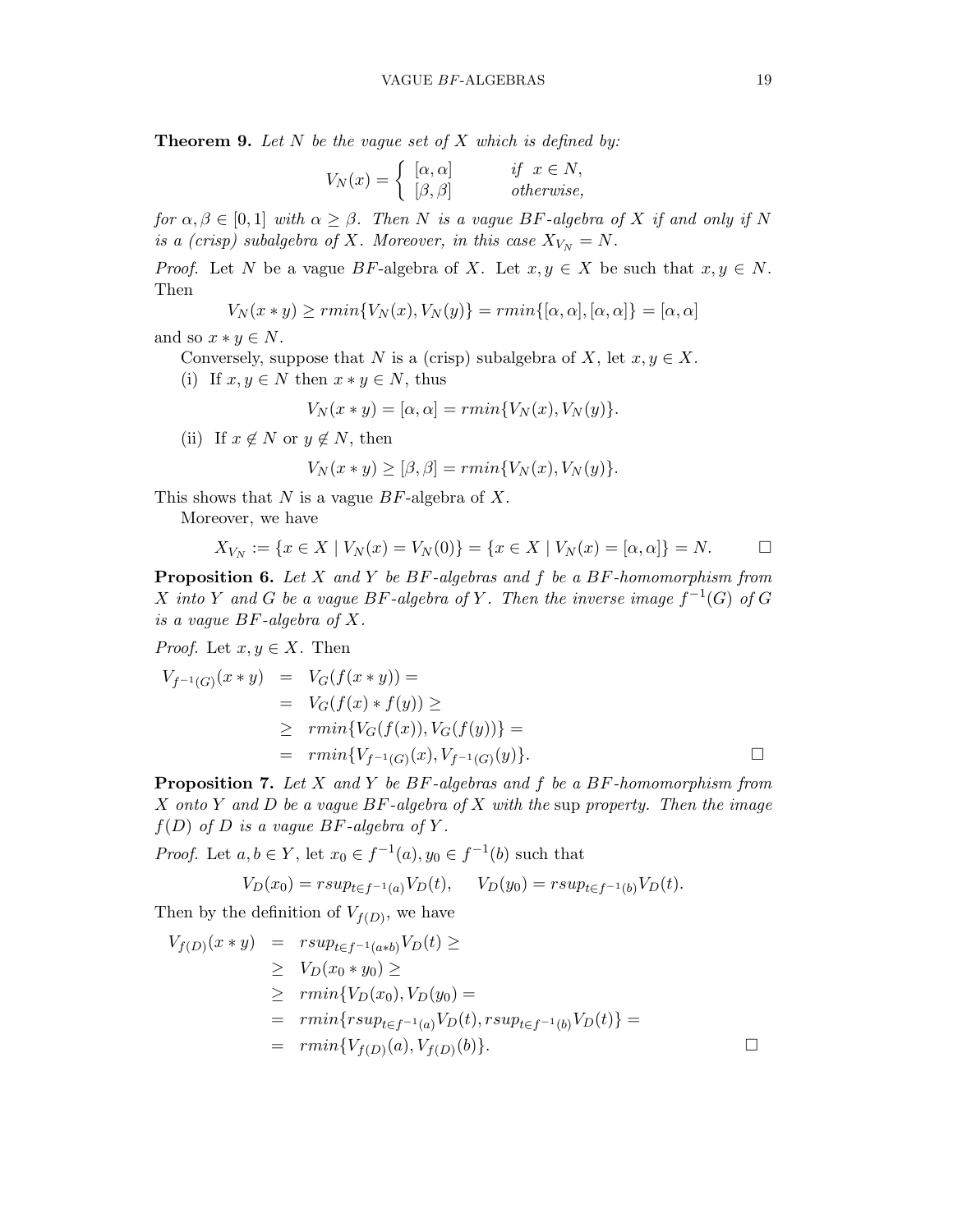# 4 Artinian and Noetherian BF-algebras

**Definition 11.** A  $BF$ -algebra X is said to be Artinian if it satisfies the descending chain condition on subalgebras of  $X$  (simply written as DCC), that is, for every chain  $I_1 \supseteq I_2 \supseteq \cdots \supseteq I_n \supseteq \cdots$  of subalgebras of X, there is a natural number i such that  $I_i = I_{i+1} = \cdots$ .

**Theorem 10.** Let X be a BF-algebra. Then each vague BF-algebra of X has finite values if and only if X is Artinian.

*Proof.* Suppose that each vague  $BF$ -algebra of X has finite values. If X is not Artinian, then there is a strictly descending chain

$$
G = I_1 \supset I_2 \supset \cdots \supset I_n \supset \cdots
$$

of subalgebras of X, where  $I_i \supset I_j$  expresses  $I_i \supseteq I_j$  but  $I_i \neq I_j$ . We now construct the vague set  $B = [t_A, f_A]$  of X by

$$
t_A(x) := \begin{cases} \frac{n}{n+1} & \text{if } x \in I_n \setminus I_{n+1}, \ n = 1, 2, \cdots, \\ 1 & \text{if } x \in \bigcap_{n=1}^\infty I_n, \\ 1 - t_A(x). \end{cases}
$$

We first prove that B is a vague  $BF$ -algebra of X. For this purpose, we need to verify that  $t_A$  is a fuzzy subalgebra of X. We assume that  $x, y \in X$ . Now, we consider the following cases:

**Case 1:**  $x, y \in I_n \setminus I_{n+1}$ . In this case,  $x, y \in I_n$ , and  $x * y \in I_n$ . Thus

$$
t_A(x * y) \ge \frac{n}{n+1} = \min\{t_A(x), t_A(y)\}.
$$

**Case 2:**  $x \in I_n \setminus I_{n+1}$  and  $y \in I_m \setminus I_{m+1}(n < m)$ . In this case,  $x, y \in I_n$ , and  $x * y \in I_n$ . Thus

$$
t_A(x * y) \ge \frac{n}{n+1} = \min\{t_A(x), t_A(y)\}.
$$

**Case 3:**  $x \in I_n \setminus I_{n+1}$  and  $y \in I_m \setminus I_{m+1}(n > m)$ . In this case,  $x, y \in I_m$ , and  $x * y \in I_m$ . Thus

$$
t_A(x * y) \ge \frac{m}{m+1} = \min\{t_A(x), t_A(y)\}.
$$

Therefore  $t_A$  is a fuzzy subalgebra of X. This shows that B is a vague BF-algebra of X, but the values of B are infinite, which is a contradiction. Thus X is Artinian.

Conversely, suppose that  $X$  is Artinian. If there is a vague  $BF$ -algebra  $B = [t_A, t_A]$  of X with  $|Im(B)| = +\infty$ , then  $|Im(t_A)| = +\infty$  or  $|Im(f_A)| = +\infty$ . Without loss of generality, we may assume that  $Im(t_A) = +\infty$ . Select  $s_i \in Im(t_A)$  $(i = 1, 2 \cdots)$  and  $s_1 < s_2 < \cdots$ . Then  $U(t_A; s_i)(i = 1, 2, \cdots)$  are subalgebras of X and  $U(t_A; s_1) \supseteq U(t_A; s_2) \supseteq \cdots$  with  $U(t_A; s_i) \neq U(t_A; s_{i+1})$   $(i = 1, 2, \cdots)$ , a contradiction. Similar for  $\text{Im}(f_A)$ . The proof is completed.  $\Box$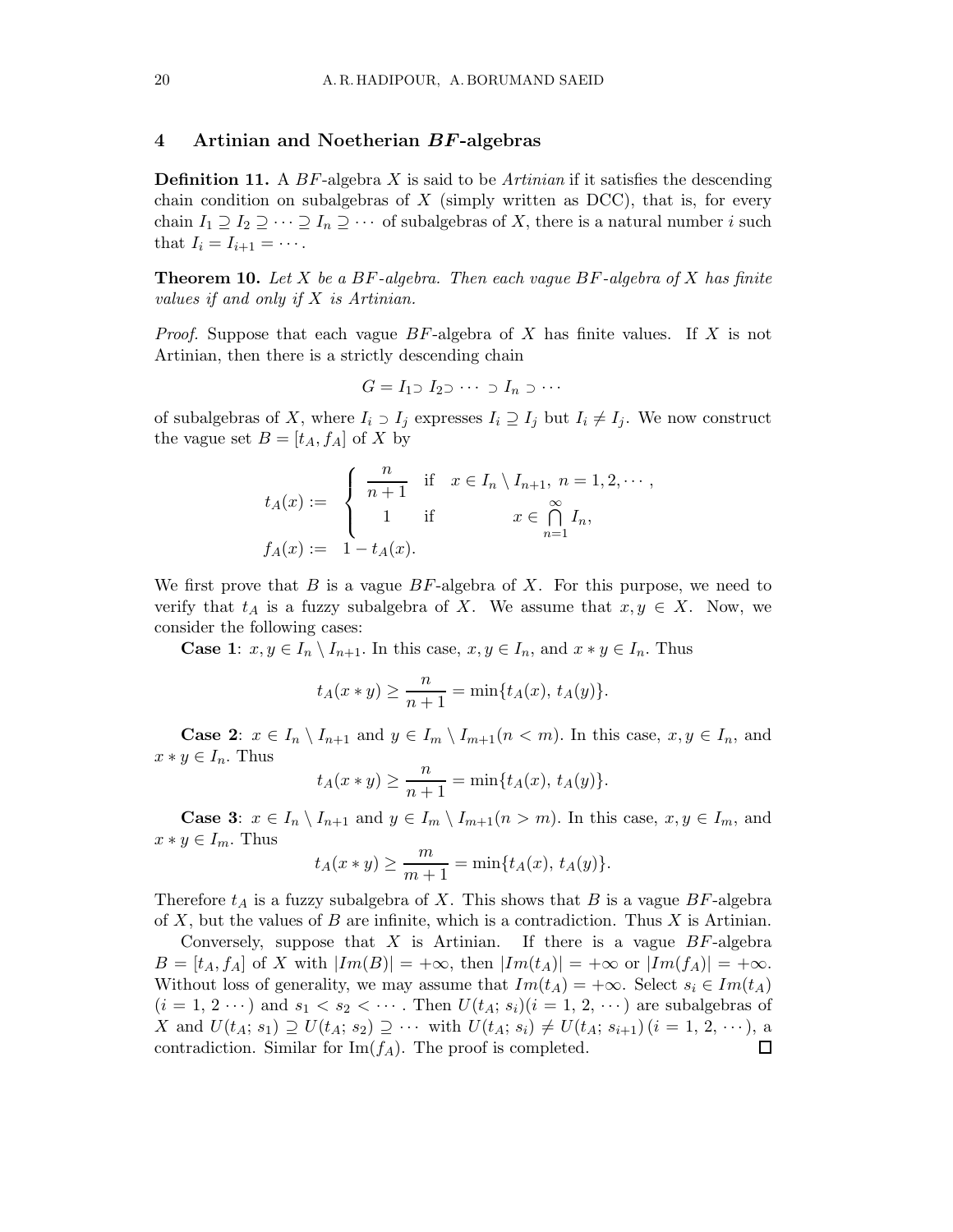**Definition 12.** A  $BF$ -algebra X is said to be Noetherian if every subalgebra of  $X$  is finitely generated.  $X$  is said to satisfy the ascending chain condition (briefly, ACC) if for every ascending sequence  $I_1 \subseteq I_2 \subseteq \cdots$  of subalgebras of X there is a natural number *n* such that  $I_i = I_n$ , for all  $i \geq n$ .

**Theorem 11.** X is Noetherian if and only if for any vague  $BF$ -algebra A, the set Im(B) is a well ordered subset, that is,  $(Im(t_A), \leq)$  and  $(Im(f_A), \geq)$  are well ordered subsets of [0, 1], respectively.

*Proof.* ( $\Rightarrow$ ) Suppose that X is Noetherian. For any chain  $t_1 > t_2 > \cdots$  of  $Im(t_A)$ , let  $t_0 = \inf\{t_i | i = 1, 2, \dots\}$ . Then  $I := \{x \in X | t_A(x) > t_0\}$  is a subalgebra of X, and so I is finitely generated. Let  $I = (a_1, \dots, a_k]$ . Then  $t_A(a_1) \wedge \dots \wedge t_A(a_k)$  is the least element of the chain  $t_1 > t_2 > \cdots$ . Thus  $(Im(t_A), \leq)$  is a well ordered subset of  $[0, 1]$ . By using the same argument as above, we can easily show that  $(Im(f_A), \geq)$  is a well ordered subset of [0, 1]. Therefore,  $Im(B)$  is a well ordered subset.

 $(\Leftarrow)$  Let  $Im(B)$  be a well ordered subset. If X is not Noetherian, then there is a strictly ascending sequence of subalgebras of X such that  $I_1 \subset I_2 \subset \cdots$ . We construct the bipolar fuzzy set  $B = [t_A, f_A]$  of X by

$$
t_A(x) := \begin{cases} \frac{1}{n} & \text{if } x \in I_n - I_{n-1}, n = 1, 2, \dots, \\ 0 & \text{if } x \notin \bigcup_{n=1}^{\infty} I_n, \\ f_A(x) & \text{if } x \notin \bigcup_{n=1}^{\infty} I_n, \end{cases}
$$

where  $I_0 = \emptyset$ . By using similar method as the necessity part of Theorem 18, we can prove that B is a vague BF-algebra of X. Because  $Im(B)$  is not well ordered, which is a contradiction. This completes the proof.  $\Box$ 

## 5 Conclusions

In the present paper, we have introduced the concept of vague BF-algebras and investigated some of their useful properties.

In our opinion, these definitions and main results can be similarly extended to some other algebraic systems such as groups, semigroups, rings, nearrings, semirings (hemirings), lattices and Lie algebras. Our obtained results can be perhaps applied in engineering, soft computing or even in medical diagnosis [11].

In future work the vague ideals and quotient of BF-algebras by using these vague ideals will be presented.

Acknowledgements. The first author has been supported in part by "Fuzzy Systems and its Applications Center of Excellence, Shahid Bahonar University of Kerman, Iran". The authors wish to express their gratitude to the referee for his/her suggestions to improve the readability of this paper.